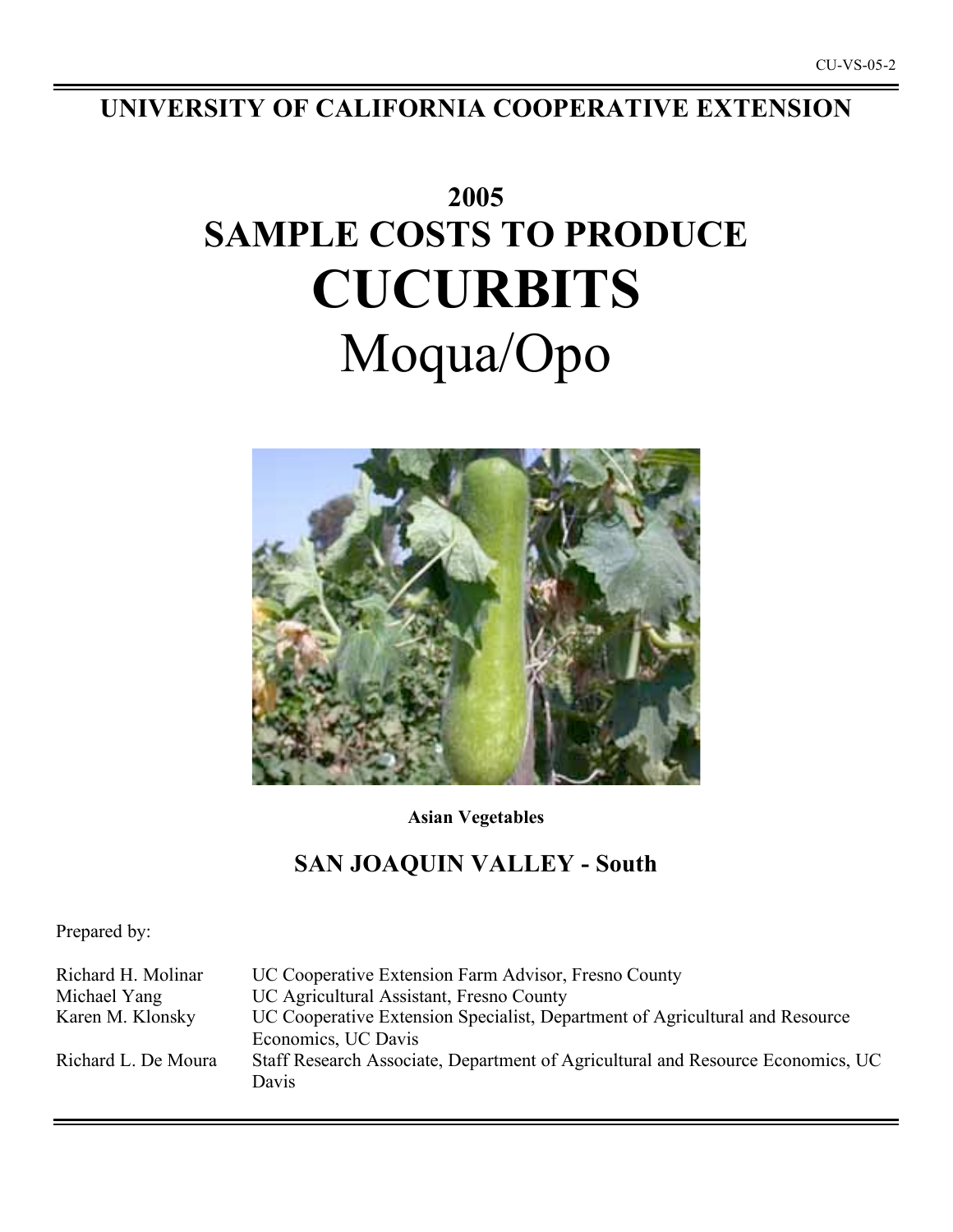# **UNIVERSITY OF CALIFORNIA COOPERATIVE EXTENSION**

# **SAMPLE COSTS TO PRODUCE CUCURBITS - MOQUA / OPO San Joaquin Valley - South 2005**

# **STUDY CONTENTS**

| Table 2. COSTS AND RETURNS PER ACRE to PRODUCE CUCURBITS - Moqua / Opo10    |  |
|-----------------------------------------------------------------------------|--|
| Table 3. MONTHLY CASH COSTS PER ACRE to PRODUCE CUCURBITS – Moqua / Opo  11 |  |
|                                                                             |  |
| Table 5. WHOLE FARM ANNUAL EQUIPMENT, INVESTMENT and OVERHEAD COSTS  13     |  |
|                                                                             |  |
|                                                                             |  |
|                                                                             |  |

# **INTRODUCTION**

Sample costs to produce oriental cucurbits - moqua / opo in the San Joaquin Valley are shown in this study. The study is intended as a guide only, and can be used to make production decisions, determine potential returns, prepare budgets and evaluate production loans. The practices described are based on production operations considered typical for this crop and region, but will not apply to every farm. Sample costs for labor, materials, equipment and custom services are based on current figures. "Your Costs" columns in Tables 1 and 2 are provided for entering your farm costs.

The hypothetical farm operations, production practices, overhead, and calculations are described under the assumptions. For additional information or an explanation of the calculations used in the study call the Department of Agricultural and Resource Economics, University of California, Davis, California, (530) 752- 3589 or the local UC Cooperative Extension office.

Sample Cost of Production Studies for many commodities can be downloaded at http://coststudies.ucdavis.edu, requested through the Department of Agricultural and Resource Economics, UC Davis, (530) 752-4424 or obtained from the local county UC Cooperative Extension offices. Some archived studies are also available on the website.

The University of California does not discriminate in any of its policies, procedures or practices. The university is an affirmative action/equal opportunity employer.

**University of California and USDA, Risk Management Cooperating.**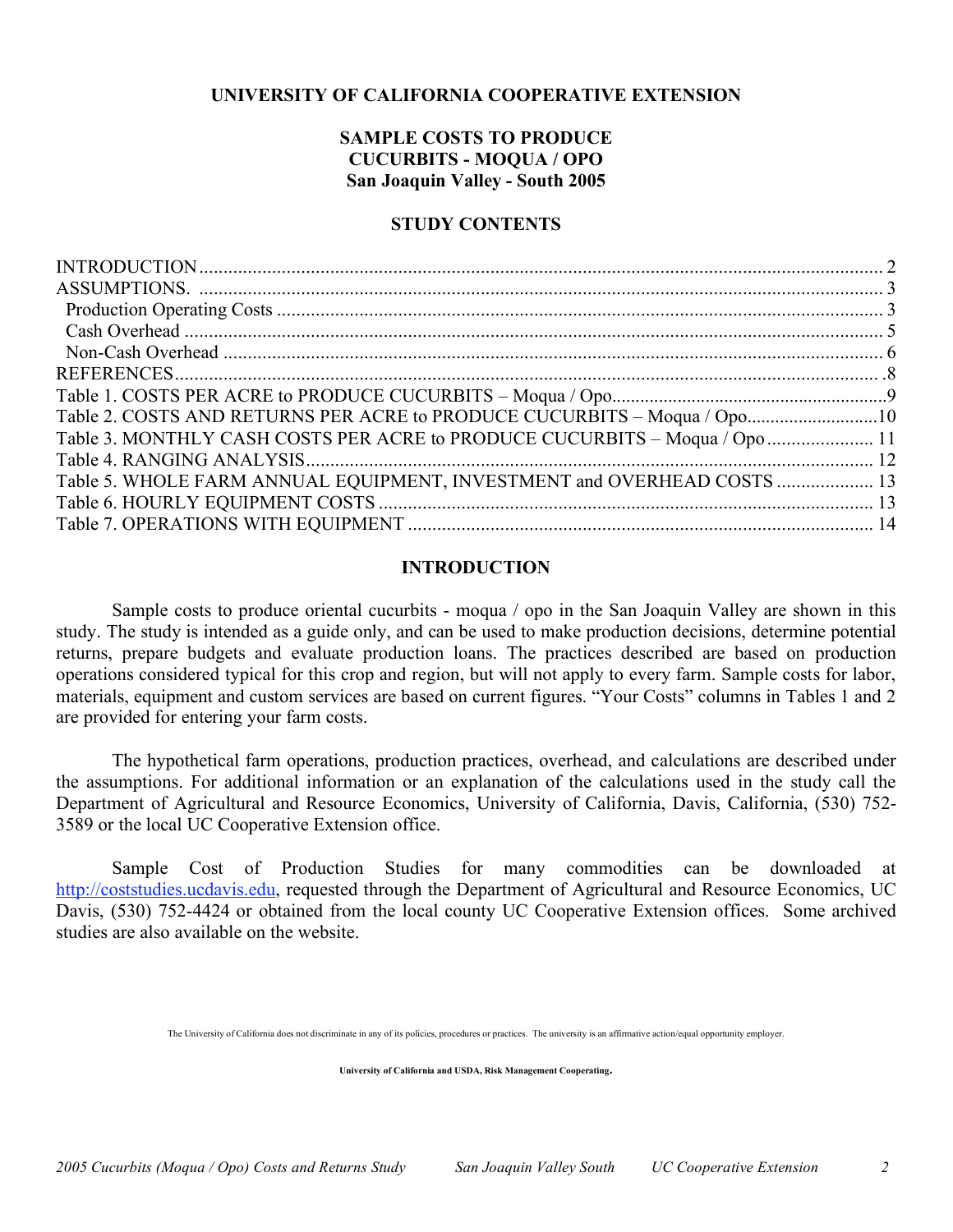# **ASSUMPTIONS**

The assumptions refer to Tables 1 to 7 and pertain to sample costs to produce oriental cucurbits - moqua / opo in the San Joaquin Valley. The cultural practices described represent production operations and materials considered typical for a small farm in the region. Costs, materials, and practices in this study will not apply to all farms. Timing of and types of establishment and cultural practices will vary among growers within the region and from season to season due to variables such as weather, soil, and insect and disease pressure. **The use of trade names and cultural practices in this report does not constitute an endorsement or recommendation by the University of California nor is any criticism implied by omission of other similar products or cultural practices.**

Farm. This report is based on a 10 contiguous acre farm. The land is rented and planted to Asian vegetables. In this study two acres are planted to cucurbits – moqua and/or opo – and the remaining acres to other Asian vegetables. The grower and family do the majority of the labor for the operations, but a labor cost (opportunity cost) is shown for each operation.

# **Production Operating Costs**

**Land Preparation**. A custom operator plows the land one time, discs two times and lists the beds in January. After listing, the bed peaks are flattened using the grower's tractor and a nine-foot pipe (3 rows) towed behind the tractor. Black plastic is then laid by hand (2 persons), or with a mulch machine, on alternate beds.

**Plant**. The cucurbit seed – Moqua, Opo - is saved from the previous year and planted in the greenhouse sometime during December to January. The plant trays hold 50 plants per tray and take about 20 minutes per tray to plant. The germinated plants are planted in the field around March 15. Opo and moqua are planted on alternate 36-inch beds with a six-foot in row spacing at 1,210 plants per acre. Holes for the plants are burned or punched in the plastic as the person plants. Rows are usually 250 to 300 feet long. Two people (16 man hours) plant one acre per day.

**Irrigation**. Irrigation includes the water costs and irrigation labor. Lay-flat poly pipe is laid at the end of the rows and the water is run down the furrows. Irrigation begins in March two to three days after planting. The field is irrigated every five days during March, April and May, every three days during June, July, August, and September and once a week during October. Water at \$2.50 per irrigation is assumed to be a typical cost. Water costs were provided from the growers pumping charges for the summer months. Assuming the crop uses 30 acres-inches per season, this equates to a cost of \$4.83 per acre-inch. Irrigation labor is calculated as onehalf hour per acre per irrigation.

**Fertilization**. The crop is fertilized at planting with 20-20-20 dissolved in water at three ounces of liquid fertilizer per plant or one 25-pound bag per two to three acres. (10 pounds per acre in this study). The fertilizer is placed in the planting hole at planting. Labor costs for applying the fertilizer are included in the planting labor. One or two more fertilizations with UN32 at 5 gallons (55 lbs) per acre per application is typical – May and July. Labor costs for UN32 fertilization are included in the irrigation costs.

**Trellis System**. Six-foot stakes (reusable) are pounded in the ground at six-foot spacing; netting is attached to the stakes to form a trellis that the plants will grow up. It takes two persons one day (8 hours) per acre to pound the stakes and an equal amount of time to install the net. The trellis is removed at the end-of-the season. See Field Cleanup.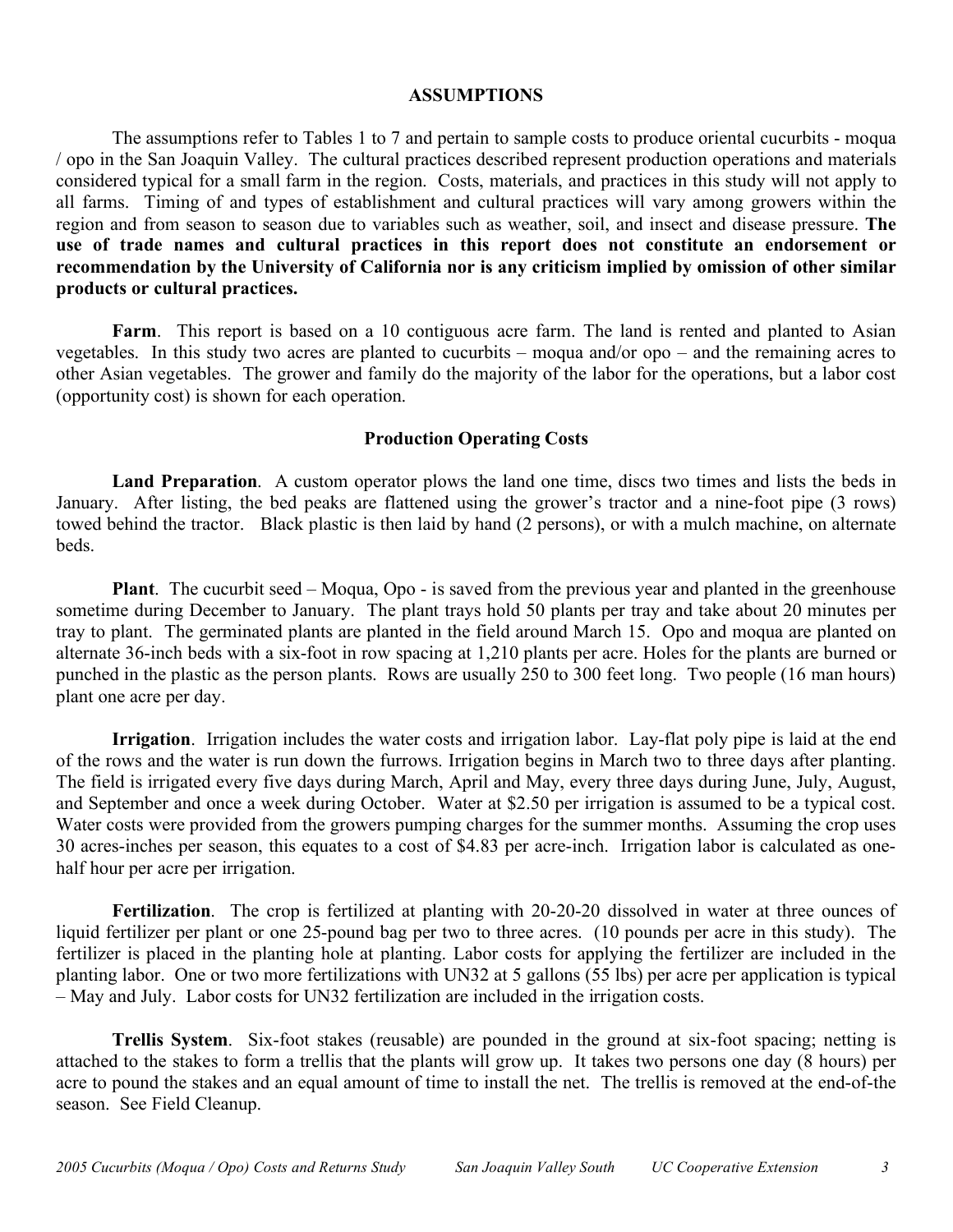**Pollination.** Bees are required for pollination, but for the small acreage involved, the grower relies on wild/native bees for pollination.

**Pest Management.** The pesticides, rates, and application practices mentioned in this cost study are listed in the *UC IPM Pest Management Guidelines – Cucurbits.* **Pesticides mentioned in this study are not recommendations, but those commonly used in the region.** For information and pesticide use permits, contact the local county Agricultural Commissioner's office. For information on other pesticides available, pest identification, monitoring, and management, visit the UC IPM website at www.ipm.ucdavis.edu. **Pest control costs can vary considerably each year depending upon local conditions and pest populations in any given year.** Adjuvants are recommended for many pesticides for effective control and are an added cost. The adjuvants in this study are not included as a cost in all applications.

*Weeds*. The furrows are hand sprayed using a backpack sprayer with Roundup in April or May and in August. To mix and apply the herbicide takes about 1.5 hours per acre per application for a total of three hours. The field is hand weeded in March and May at 1.5 hours per weeding to remove the weeds not controlled by the spray and /or black plastic.

*Insects.* Lannate, Dipel or some other insecticide is applied in May and August to control worms and/or aphids. Spider mites are treated with oil or soap sprays in July. The material is applied with a backpack sprayer and takes about two-hours per acre to apply. Nematodes can be a problem, but are usually not treated.

# *Diseases.* None

**Harvest**. The crop is harvested June 15 through October 30. The moqua and opo vegetables are packed in 40-pound boxes. The field is harvested twice a week for deliveries to the packinghouse and once per week for farmer's market deliveries. It is assumed that one person can pick 2.5 forty-pound boxes per hour. The grower in this study delivers the product to the packinghouse using a pickup and trailer.

**Yields**. Yields for moqua and opo are very similar. The crop yields an average of 2.4 boxes per week per row or 69 boxes per acre per week per row. The crop yield used in this study is 1,250 forty-pound boxes per acre; however yields can be as high as 2,320 forty-pound boxes.

**Returns**. The returns in this report are an average based on mid-month USDA Agricultural Marketing Service Wholesale Fruit and Vegetable Reports for the months of June through October. The average return less 30% for various costs above grower returns over the five months is \$8.75 per 40-pound box for moqua and opo. A price of \$6.00 per box is used in this study to show various prices over a range of yields. At the above price and yield, the grower shows a loss. It is typical for the grower and family to provide most of the labor; therefore, deducting grower labor costs assumed to equate to \$6,000 will provide the grower with a net profit.

**Field Cleanup**. In October after the last harvest, the plants are chopped by hand, and the stakes, netting, and mulch are removed. One person can chop the plants and remove the mulch at the rate of three 250-foot rows per eight-hour day (approximately 80 hours per acre).

**Pickup/ATV.** Costs for a 1/2-ton pickup are included in the study. The pickup and a trailer are used for hauling the harvested cucurbits to the packing shed and are included in that cost. In addition, the grower drives another 250 miles per acre for farming purposes.

Labor. Labor rates of \$12.42 per hour for machine operators and \$9.32 for general labor includes payroll overhead of 38%. The basic hourly wages are \$9.00 for machine operators and \$6.75 for general labor.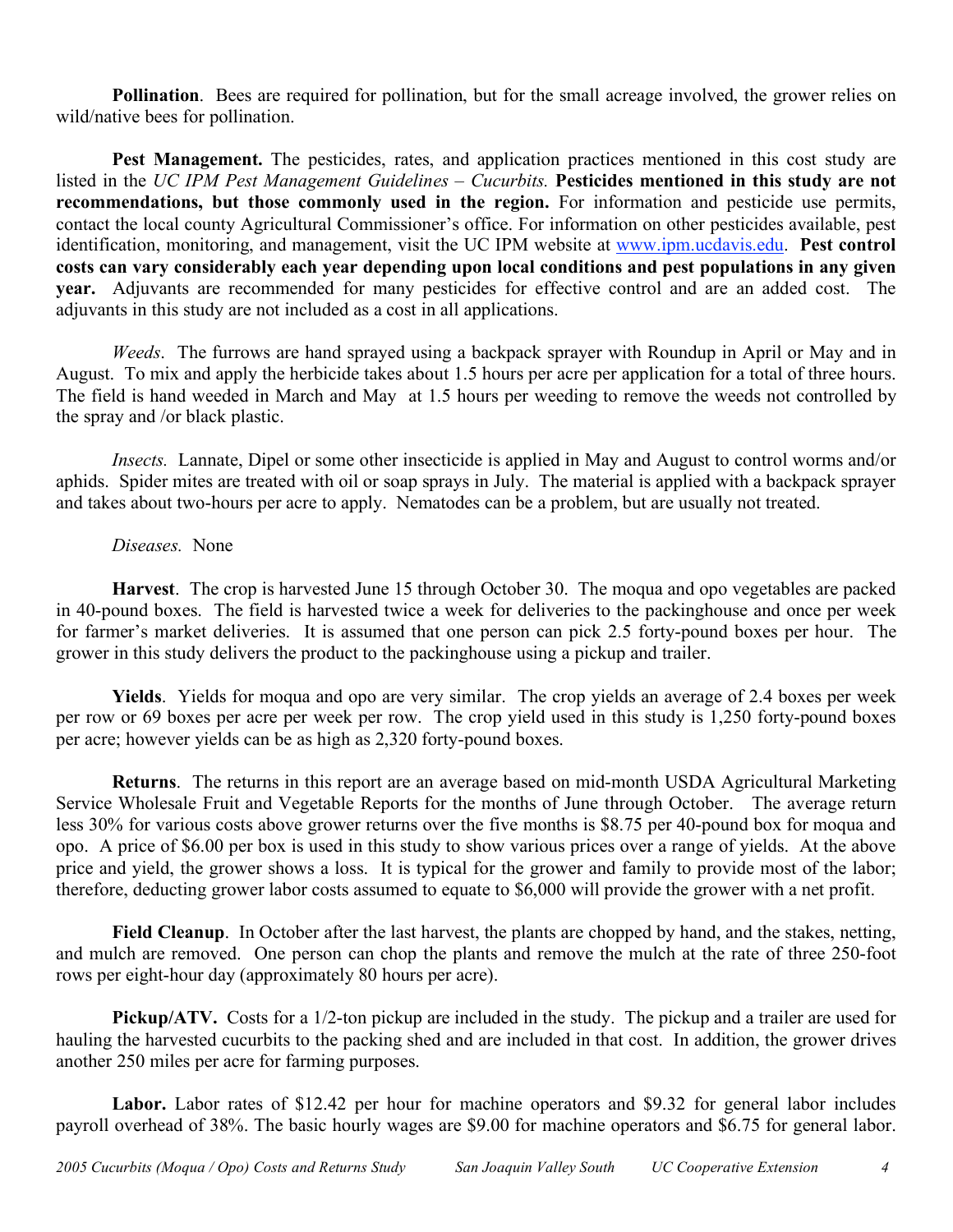The overhead includes the employers' share of federal and California state payroll taxes, workers' compensation insurance for truck crops (code 0172), and a percentage for other possible benefits. Workers' compensation costs will vary among growers, but for this study the cost is based upon the average industry final rate as of January 1, 2005 (California Department of Insurance). Labor for operations involving machinery are 20% higher than the operation time given in Table 1 to account for the extra labor involved in equipment set up, moving, maintenance, work breaks, and field repair.

**Equipment Operating Costs.** Repair costs are based on purchase price, annual hours of use, total hours of life, and repair coefficients formulated by American Society of Agricultural Engineers (ASAE). Fuel and lubrication costs are also determined by ASAE equations based on maximum Power Take Off (PTO) horsepower, and fuel type. Prices for on-farm delivery of diesel and gasoline are \$1.51 and \$2.05 per gallon, respectively. The cost includes a 2% local sales tax on diesel fuel and 8% sales tax on gasoline. Gasoline also includes federal and state excise tax, which are refundable for on-farm use when filing your income tax. The fuel, lube, and repair cost per acre for each operation in Table 1 is determined by multiplying the total hourly operating cost in Table 6 for each piece of equipment used for the selected operation by the hours per acre. Tractor time is 10% higher than implement time for a given operation to account for setup, travel and down time.

**Interest on Operating Capital.** Interest on operating capital is based on cash operating costs and is calculated monthly until harvest at a nominal rate of 7.65% per year. A nominal interest rate is the typical market cost of borrowed funds. The interest cost of post harvest operations is discounted back to the last harvest month using a negative interest charge.

**Risk.** Production risks should not be minimized. While this study makes every effort to model a production system based on typical, real world practices, it cannot fully represent financial, agronomic and market risks, which affect the profitability and economic viability.

# **Cash Overhead**

Cash overhead consists of various cash expenses paid out during the year that are assigned to the whole farm and not to a particular operation. These costs include property taxes, interest on operating capital, office expense, liability and property insurance, and investment repairs.

**Property Taxes.** Counties charge a base property tax rate of 1% on the assessed value of the property. In some counties special assessment districts exist and charge additional taxes on property including equipment, buildings, and improvements. For this study, county taxes are calculated as 1% of the average value of the property. Average value equals new cost plus salvage value divided by 2 on a per acre basis.

**Insurance.** Insurance for farm investments varies depending on the assets included and the amount of coverage. Property insurance provides coverage for property loss and is charged at 0.69% of the average value of the assets over their useful life. Liability insurance covers accidents on the farm and costs \$429 for the entire farm.

**Office Expense.** Office and business expenses are estimated at \$10 per acre. These expenses include office supplies, telephones, bookkeeping, accounting, and legal fees. The cost is a general estimate and not based on any actual data.

**Land Rent**. The 10 acres are rented for cash at \$300 per acre. The rented land includes the irrigation system that is maintained by the landlord. Land rents range from \$250 to \$350 per acre.

**Investment Repairs.** Annual maintenance except for the greenhouse (20%) is calculated as two percent of the purchase price.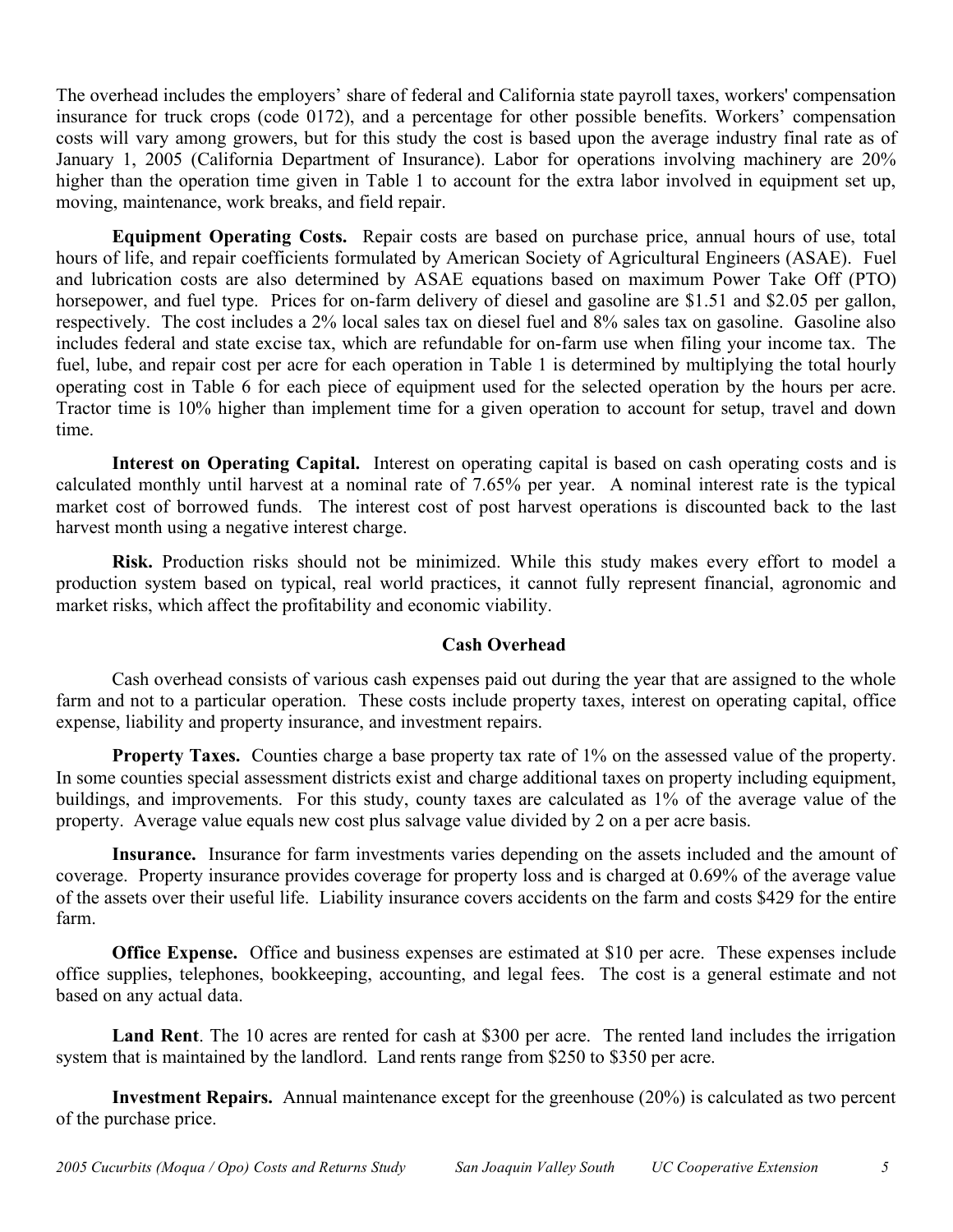# **Non-cash Overhead**

Non-cash overhead is calculated as the capital recovery cost for equipment and other farm investments.

**Capital Recovery Costs.** Capital recovery cost is the annual depreciation and interest costs for a capital investment. It is the amount of money required each year to recover the difference between the purchase price and salvage value (unrecovered capital). It is equivalent to the annual payment on a loan for the investment with the down payment equal to the discounted salvage value. This is a more complex method of calculating ownership costs than straight-line depreciation and opportunity costs, but more accurately represents the annual costs of ownership because it takes the time value of money into account (Boehlje and Eidman). The formula for the calculation of the annual capital recovery costs is ((Purchase Price – Salvage Value) x Capital Recovery Factor) + (Salvage Value x Interest Rate).

*Salvage Value.* Salvage value is an estimate of the remaining value of an investment at the end of its useful life. For farm machinery (tractors and implements) the remaining value is a percentage of the new cost of the investment (Boehlje and Eidman). The percent remaining value is calculated from equations developed by the American Society of Agricultural Engineers (ASAE) based on equipment type and years of life. The life in years is estimated by dividing the wear out life, as given by ASAE by the annual hours of use in this operation. For other investments including irrigation systems, buildings, and miscellaneous equipment, the value at the end of its useful life is zero. The salvage value for land is the purchase price because land does not depreciate. The purchase price and salvage value for equipment and investments are shown in the tables.

*Capital Recovery Factor.* Capital recovery factor is the amortization factor or annual payment whose present value at compound interest is 1. The amortization factor is a table value that corresponds to the interest rate used and the life of the machine.

*Interest Rate.* The interest rate of 6.01% used to calculate capital recovery cost is the USDA-ERS's tenyear average of California's agricultural sector long-run rate of return to production assets from current income. It is used to reflect the long-term realized rate of return to these specialized resources that can only be used effectively in the agricultural sector.

**Tools.** This includes shop tools, hand tools, and miscellaneous field tools. The tools are an estimated value and not taken from any specific data.

**Irrigation.** The grower purchases lay flat vinyl pipe to deliver the water to the furrows.

**Greenhouse**. The grower builds a greenhouse with PVC pipe and plastic to start the plants and for some plant storage. The greenhouse is 20 feet x 20 feet. The plastic cover may need to be replaced in one or two years. The replacement cost is accounted for under Cash Overhead – Investment Repairs.

**Equipment.** Farm equipment is purchased new or used, but the study shows the current purchase price for new equipment. The new purchase price is adjusted to 60% to indicate a mix of new and used equipment. Annual ownership costs for equipment and other investments are shown in the Whole Farm Annual Equipment, Investment, and Business Overhead Costs table. Equipment costs are composed of three parts: non-cash overhead, cash overhead, and operating costs. Both of the overhead factors have been discussed in previous sections. The operating costs consist of repairs, fuel, and lubrication and are discussed under operating costs.

**Table Values.** Due to rounding, the totals may be slightly different from the sum of the components.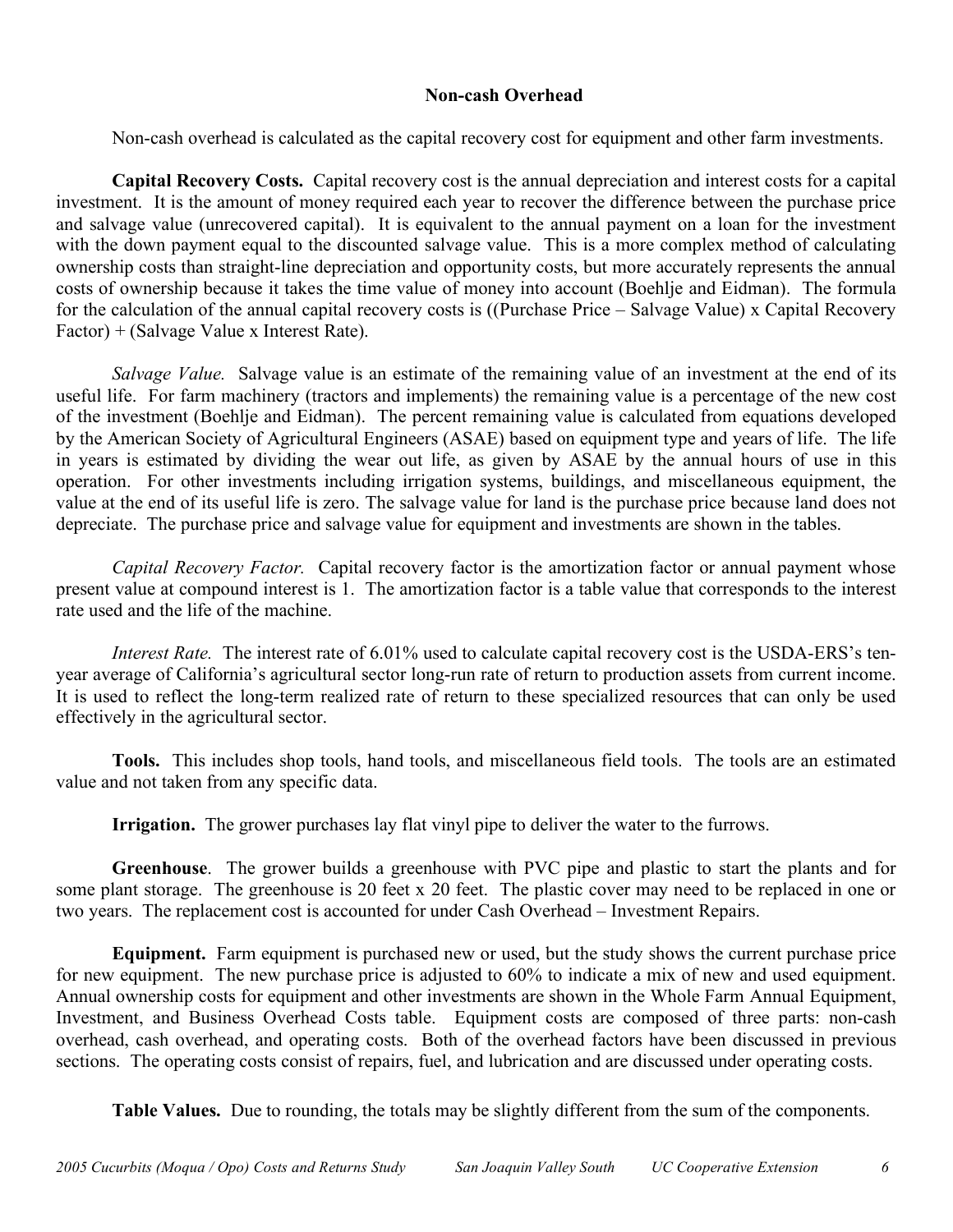# **REFERENCES**

- American Society of Agricultural Engineers. 1994. *American Society of Agricultural Engineers Standards Yearbook*. Russell H. Hahn and Evelyn E. Rosentreter (ed.) St. Joseph, Missouri. 41st edition.
- Barker, Doug. 2005. *California Workers' Compensation Rating Data for Selected Agricultural Classifications as of January 1, 2005.* California Department of Insurance, Rate Regulation Branch.
- Boehlje, Michael D., and Vernon R. Eidman. 1984. *Farm Management*. John Wiley and Sons. New York, New York
- California State Automobile Association. 2005. *Gas Price Survey 2004.* AAA Public Affairs, San Francisco,
- California State Board of Equalization. *Fuel Tax Division Tax Rates*. Internet accessed January 2005. http://www.boe.ca.gov/sptaxprog/spftdrates.htm.
- Energy Information Administration. 2004. *Weekly Retail on Highway Diesel Prices*. Internet accessed January 2005. http://tonto.eis.doe.gov/oog/info/wohdp.
- Molinar, Richard H., Michael Yang, Karen M. Klonsky and Richard L. De Moura. 2005. *Sample Costs to Produce Bittermelon.* University of California Cooperative Extension, Davis, CA.
- United States Department of Agriculture-Economic Reporting Service. *Farm Financial Ratios Indicating Solvency and Profitability 1960 – 02, California*. 2002. Internet; accessed January 4, 2005. www.ers.usda.gov/data/farmbalancesheet/fbsdmu.htm

For information concerning University of California publications contact UC DANR Communications Services (1-800-994- 8849), online at http://anrcatalog.ucdavis.edu or your local county Cooperative Extension office.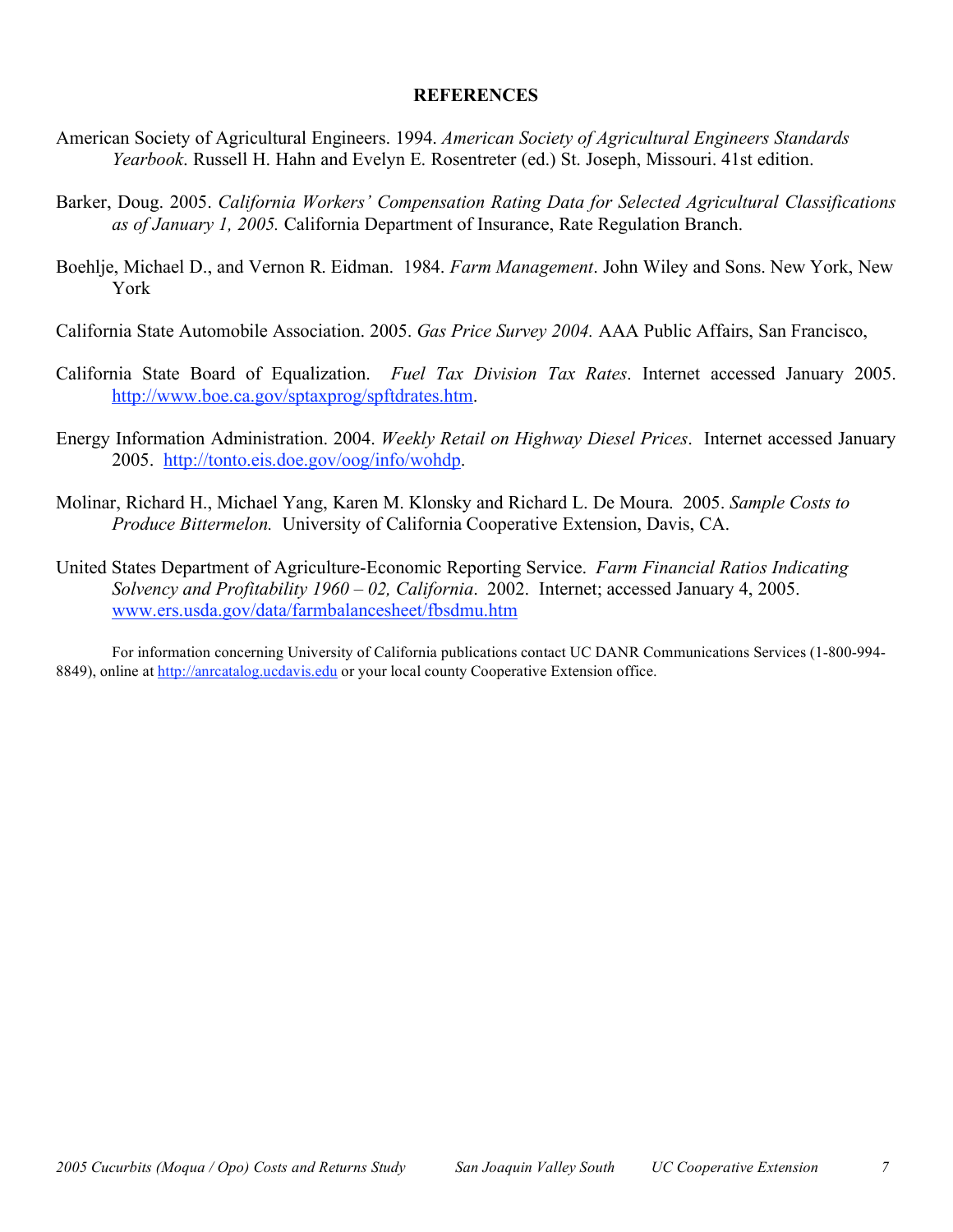#### UC COOPERATIVE EXTENSION **Table 1. COST PER ACRE TO PRODUCE CUCURBITS - MOQUA / OPO** SAN JOAQUIN VALLEY 2005

|                                                      | Operation<br>Cash and Labor Costs per Acre |                  |                  |                    |                  |        |      |
|------------------------------------------------------|--------------------------------------------|------------------|------------------|--------------------|------------------|--------|------|
|                                                      | Time                                       | Labor            | Fuel, Lube       | Material           | Custom/          | Total  | Your |
| Operation                                            | (Hrs/A)                                    | Cost             | & Repairs        | Cost               | Rent             | Cost   | Cost |
| Cultural:                                            |                                            |                  |                  |                    |                  |        |      |
| Plant: Greenhouse                                    | 8.30                                       | 77               | $\boldsymbol{0}$ | 25                 | $\mathbf{0}$     | 102    |      |
| Land Prep: Plow, Disc, List                          | 0.00                                       | $\mathbf{0}$     | $\mathbf{0}$     | $\mathbf{0}$       | 100              | 100    |      |
| Land Prep: Flatten Bed Tops                          | 0.33                                       | 5                | 1                | $\mathbf{0}$       | $\mathbf{0}$     | 6      |      |
| Land Prep: Lay Black Plastic on Beds. Alternate Rows | 8.00                                       | 75               | $\mathbf{0}$     | 116                | $\theta$         | 191    |      |
| Plant: Transplants. Fertilize: (20-20-20)            | 16.00                                      | 149              | $\mathbf{0}$     | 6                  | $\mathbf{0}$     | 155    |      |
| Irrigate: (water & labor)                            | 27.00                                      | 252              | $\theta$         | 135                | $\theta$         | 387    |      |
| Trellis: Install                                     | 32.00                                      | 298              | $\boldsymbol{0}$ | 1,326              | $\boldsymbol{0}$ | 1,624  |      |
| Weed: Hand                                           | 3.00                                       | 28               | $\overline{0}$   | $\mathbf{0}$       | $\mathbf{0}$     | 28     |      |
| Weed: Hand Spray Furrow (Roundup)                    | 3.00                                       | 28               | $\mathbf{0}$     | 16                 | $\mathbf{0}$     | 44     |      |
| Fertilize: UN32                                      | 0.00                                       | $\boldsymbol{0}$ | $\mathbf{0}$     | 14                 | $\mathbf{0}$     | 14     |      |
| Insect: Worm/Aphid (Lannate)                         | 4.00                                       | 37               | $\overline{0}$   | 44                 | $\mathbf{0}$     | 81     |      |
| Insect: Mites (M-Pede)                               | 2.00                                       | 19               | $\overline{0}$   | 5                  | $\mathbf{0}$     | 23     |      |
| Field Cleanup: Remove Trellis, Netting, Mulch        | 0.50                                       | 753              | 6                | $\mathbf{0}$       | $\overline{7}$   | 766    |      |
| Miscellaneous Pickup Use                             | 5.00                                       | 75               | 59               | $\mathbf{0}$       | $\boldsymbol{0}$ | 134    |      |
| TOTAL CULTURAL COSTS                                 | 109.13                                     | 1,795            | 67               | 1,686              | 107              | 3,655  |      |
| Harvest:                                             |                                            |                  |                  |                    |                  |        |      |
| Harvest: Hand Pick                                   | 500.00                                     | 4,660            | $\mathbf{0}$     | 1,375              | $\mathbf{0}$     | 6,035  |      |
| Haul                                                 | 18.00                                      | 268              | 226              | $\boldsymbol{0}$   | $\boldsymbol{0}$ | 494    |      |
| TOTAL HARVEST COSTS                                  | 518.00                                     | 4,928            | 226              | 1,375              | $\boldsymbol{0}$ | 6,529  |      |
| Interest on operating capital $@$ 7.65%              |                                            |                  |                  |                    |                  | 246    |      |
| TOTAL OPERATING COSTS/ACRE                           |                                            | 6,724            | 293              | 3,061              | 107              | 10,430 |      |
| <b>CASH OVERHEAD:</b>                                |                                            |                  |                  |                    |                  |        |      |
| Liability Insurance                                  |                                            |                  |                  |                    |                  | 42     |      |
| Office Expense                                       |                                            |                  |                  |                    |                  | 10     |      |
| Land Rent                                            |                                            |                  |                  |                    |                  | 300    |      |
| <b>Property Taxes</b>                                |                                            |                  |                  |                    |                  | 12     |      |
| Property Insurance                                   |                                            |                  |                  |                    |                  | 8      |      |
| <b>Investment Repairs</b>                            |                                            |                  |                  |                    |                  | 10     |      |
| TOTAL CASH OVERHEAD COSTS                            |                                            |                  |                  |                    |                  | 382    |      |
| TOTAL CASH COSTS/ACRE                                |                                            |                  |                  |                    |                  | 10,812 |      |
| Non-Cash Overhead (Capital Recovery)                 |                                            | Per Producing    |                  | <b>Annual Cost</b> |                  |        |      |
|                                                      |                                            | Acre             |                  | Capital Recovery   |                  |        |      |
| Plastic Greenhouse 20x20'                            |                                            | 35               |                  | 8                  |                  | 8      |      |
| Flat Irrigation Pipe                                 |                                            | 46               |                  | 25                 |                  | 25     |      |
| Miscellaneous Field Tools                            |                                            | 100              |                  | 24                 |                  | 24     |      |
| Equipment                                            |                                            | 1,659            |                  | 235                |                  | 235    |      |
| TOTAL NON-CASH OVERHEAD COSTS                        |                                            | 1,840            |                  | 292                |                  | 292    |      |
| <b>TOTAL COSTS/ACRE</b>                              |                                            |                  |                  |                    |                  | 11.104 |      |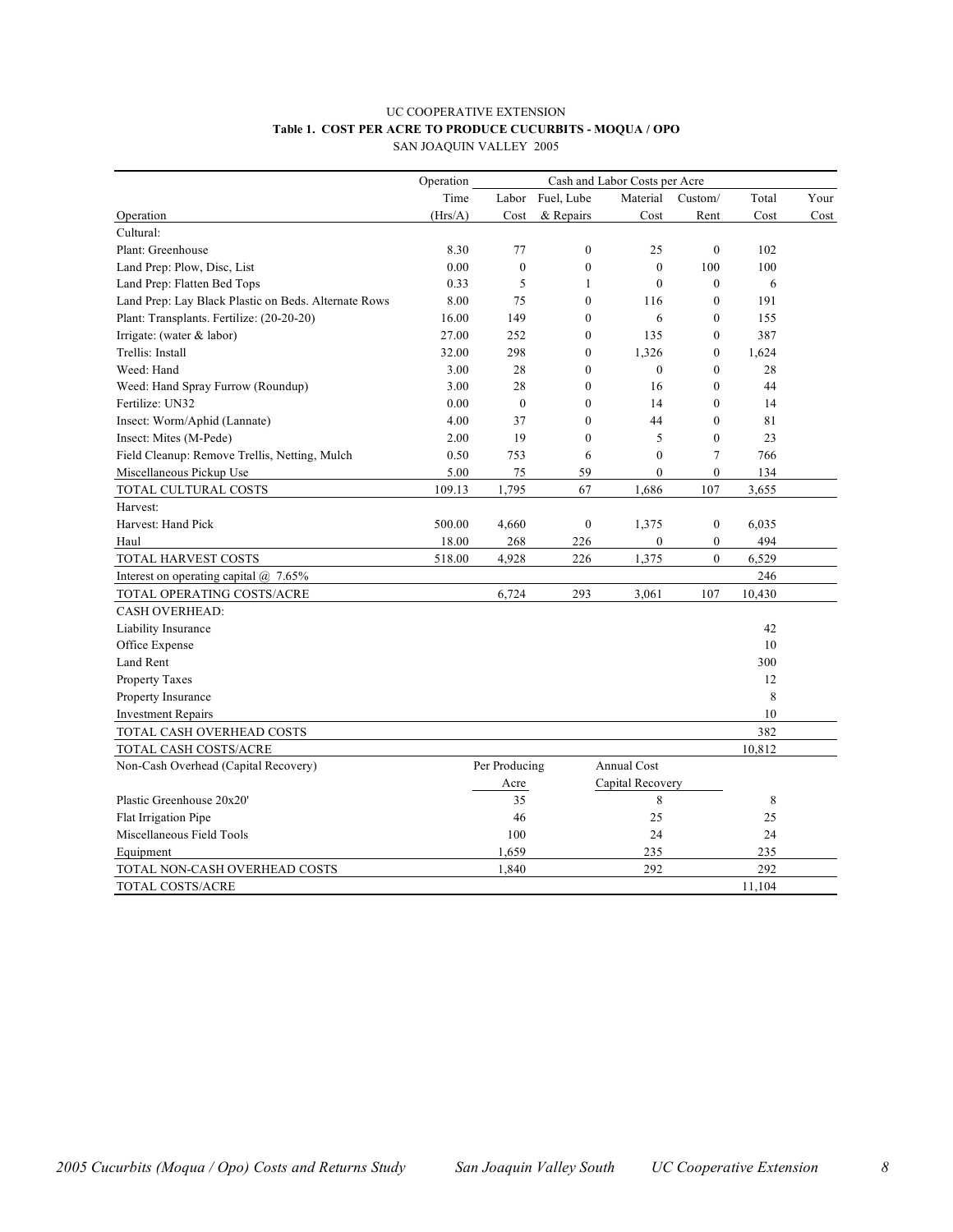#### UC COOPERATIVE EXTENSION **Table 2. COSTS AND RETURNS PER ACRE TO PRODUCE CUCURBITS - MOQUA / OPO** SAN JOAQUIN VALLEY - 2005

|                                            | Quantity/ |                      | Price or  | Value or  | Your |
|--------------------------------------------|-----------|----------------------|-----------|-----------|------|
|                                            | Acre      | Unit                 | Cost/Unit | Cost/Acre | Cost |
| <b>GROSS RETURNS</b>                       |           |                      |           |           |      |
| Cucurbits: Moqua, Opo                      |           | $1,250.00$ 40 lb box | 8.00      | 10,000    |      |
| OPERATING COSTS                            |           |                      |           |           |      |
| Carton:                                    |           |                      |           |           |      |
| Trays - Planting 50 Cell                   | 25.00     | each                 | 1.00      | 25        |      |
| Boxes 40 lb                                | 1,250.00  | each                 | 1.10      | 1,375     |      |
| <b>Custom:</b>                             |           |                      |           |           |      |
| Land Preparation                           | 1.00      | acre                 | 100.00    | 100       |      |
| Landfill Fee                               | 325.00    | lb                   | 0.02      | 7         |      |
| <b>Crop Protect:</b>                       |           |                      |           |           |      |
| Plastic Black 3 ft x 2000 ft/roll. 1 mil   | 7,250.00  | foot                 | 0.02      | 116       |      |
| Stakes - 6 ft                              | 1,200.00  | each                 | 0.99      | 1,188     |      |
| Netting for Trellis 320 ft/roll            | 7,250.00  | foot                 | 0.02      | 138       |      |
| Fertilizer:                                |           |                      |           |           |      |
| $20-20-20$                                 | 10.00     | lb                   | 0.57      | 6         |      |
| UN32 (11 lbs/gal)                          | 110.00    | lb                   | 0.13      | 14        |      |
| <b>Irrigation:</b>                         |           |                      |           |           |      |
| Water                                      | 54.00     | each                 | 2.50      | 135       |      |
| Herbicide:                                 |           |                      |           |           |      |
| Roundup Ultra Max                          | 32.00     | floz                 | 0.49      | 16        |      |
| <b>Insecticide:</b>                        |           |                      |           |           |      |
| Lannate LV                                 | 4.50      | pint                 | 9.72      | 44        |      |
| M-Pede                                     | 1.60      |                      | 2.95      | 5         |      |
| Labor (machine)                            | 28.60     | pint<br>hrs          | 12.42     | 355       |      |
| Labor (non-machine)                        | 683.30    | hrs                  | 9.32      | 6,368     |      |
| <b>Fuel - Gas</b>                          | 97.90     | gal                  | 2.05      | 201       |      |
| <b>Fuel - Diesel</b>                       | 0.63      |                      | 1.51      | 1         |      |
| Lube                                       |           | gal                  |           | 30        |      |
|                                            |           |                      |           | 61        |      |
| Machinery repair                           |           |                      |           | 246       |      |
| Interest on operating capital @ 7.65%      |           |                      |           |           |      |
| TOTAL OPERATING COSTS/ACRE                 |           |                      |           | 10,430    |      |
| NET RETURNS ABOVE OPERATING COSTS          |           |                      |           | $-430$    |      |
| CASH OVERHEAD COSTS:                       |           |                      |           |           |      |
| Liability Insurance                        |           |                      |           | 42        |      |
| Office Expense                             |           |                      |           | 10        |      |
| Land Rent                                  |           |                      |           | 300       |      |
| Property Taxes                             |           |                      |           | 12        |      |
| Property Insurance                         |           |                      |           | 8         |      |
| <b>Investment Repairs</b>                  |           |                      |           | $10$      |      |
| TOTAL CASH OVERHEAD COSTS/ACRE             |           |                      |           | 382       |      |
| TOTAL CASH COSTS/ACRE                      |           |                      |           | 10,812    |      |
| NON-CASH OVERHEAD COSTS (Capital Recovery) |           |                      |           |           |      |
| Plastic Greenhouse 20x20'                  |           |                      |           | 8         |      |
| Flat Irrigation Pipe                       |           |                      |           | 25        |      |
| Miscellaneous Field Tools                  |           |                      |           | 24        |      |
| Equipment                                  |           |                      |           | 235       |      |
| TOTAL NON-CASH OVERHEAD COSTS/ACRE         |           |                      |           | 292       |      |
| TOTAL COSTS/ACRE                           |           |                      |           | 11,104    |      |
| NET RETURNS ABOVE TOTAL COSTS              |           |                      |           | $-1,104$  |      |

**Note**: Deducting \$6,000 for grower labor = Net Return of \$5,104 per acre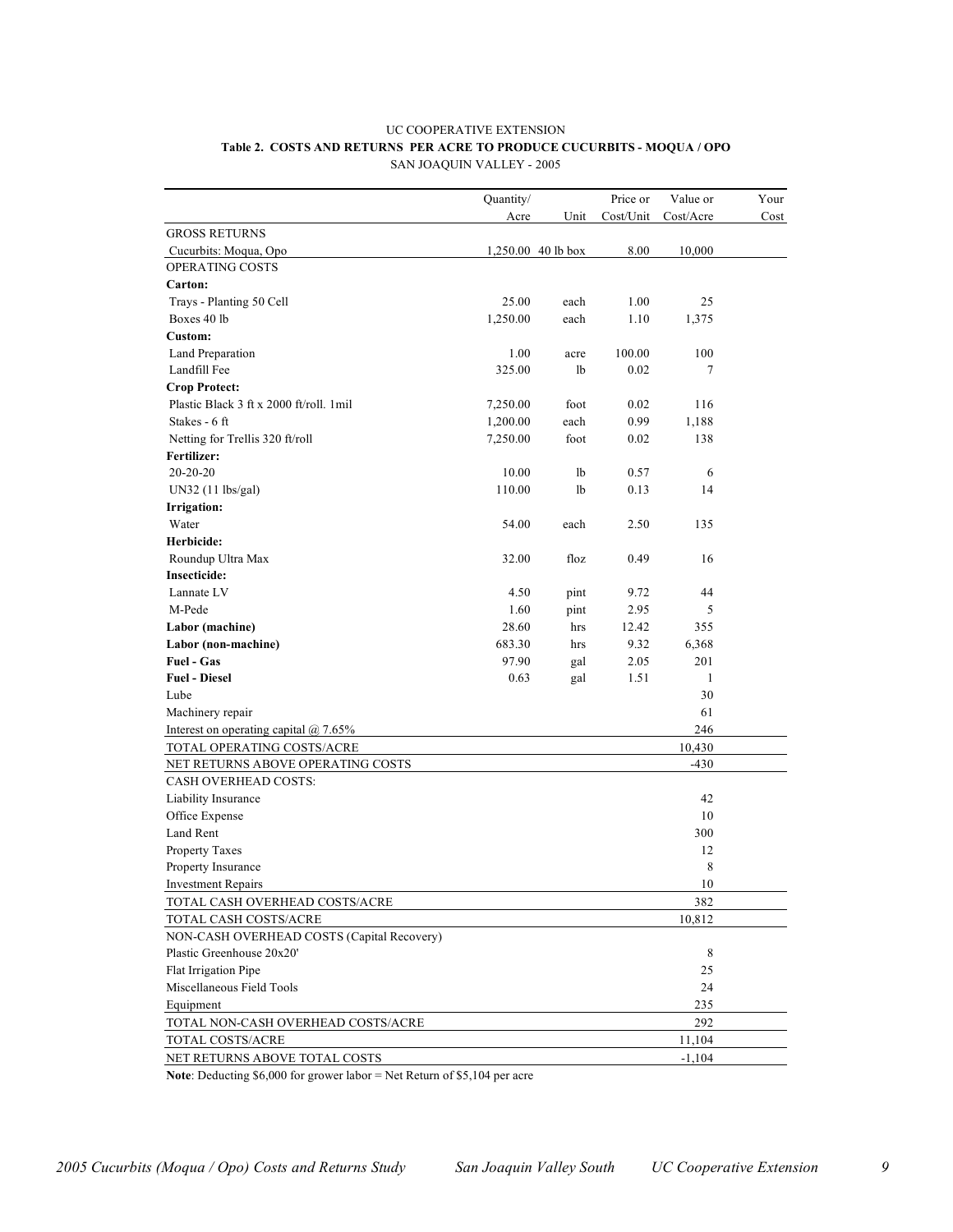# UC COOPERATIVE EXTENSION **Table 3. MONTHLY CASH COST PER ACRE TO PRODUCE CUCURBITS - MOQUA / OPO**

SAN JOAQUIN VALLEY - 2005

| Beginning JAN 05                                     | <b>JAN</b> | <b>FEB</b>     | <b>MAR</b> | <b>APR</b>     | <b>MAY</b>     | <b>JUN</b>     | <b>JUL</b>      | <b>AUG</b>     | <b>SEP</b>     | OCT            | <b>NOV</b>     |              | DEC TOTAL |
|------------------------------------------------------|------------|----------------|------------|----------------|----------------|----------------|-----------------|----------------|----------------|----------------|----------------|--------------|-----------|
| Ending DEC 05                                        | 05         | 05             | 05         | 05             | 05             | 05             | 05              | 05             | 05             | 05             | 05             | 05           |           |
| Cultural:                                            |            |                |            |                |                |                |                 |                |                |                |                |              |           |
| Plant: Greenhouse                                    | 102        |                |            |                |                |                |                 |                |                |                |                |              | 102       |
| Land Prep: Plow, Disc, List                          | 100        |                |            |                |                |                |                 |                |                |                |                |              | 100       |
| Land Prep: Flatten Bed Tops                          |            | 6              |            |                |                |                |                 |                |                |                |                |              | 6         |
| Land Prep: Lay Black Plastic on Beds. Alternate Rows |            | 191            |            |                |                |                |                 |                |                |                |                |              | 191       |
| Plant: Transplants. Fertilize: (20-20-20)            |            |                | 155        |                |                |                |                 |                |                |                |                |              | 155       |
| Irrigate: (water $&$ labor)                          |            |                | 14         | 29             | 29             | 72             | 72              | 72             | 72             | 29             |                |              | 387       |
| Trellis: Install                                     |            |                | 1,624      |                |                |                |                 |                |                |                |                |              | 1,624     |
| Weed: Hand                                           |            |                | 14         |                | 14             |                |                 |                |                |                |                |              | 28        |
| Weed: Hand Spray Furrow (Roundup)                    |            |                |            | 22             |                |                |                 | 22             |                |                |                |              | 44        |
| Fertilize: UN32                                      |            |                |            |                | 7              |                | $7\phantom{.0}$ |                |                |                |                |              | 14        |
| Insect: Worm/Aphid (Lannate)                         |            |                |            |                | 41             |                |                 | 41             |                |                |                |              | 81        |
| Insect: Mites (M-Pede)                               |            |                |            |                |                |                | 23              |                |                |                |                |              | 23        |
| Field Cleanup: Remove Trellis, Netting, Mulch        |            |                |            |                |                |                |                 |                |                |                | 766            |              | 766       |
| Miscellaneous Pickup Use                             | 12         | 12             | 12         | 12             | 12             | 12             | 12              | 12             | 12             | 12             | 12             |              | 134       |
| TOTAL CULTURAL COSTS                                 | 215        | 209            | 1,819      | 63             | 102            | 84             | 114             | 146            | 84             | 41             | 778            | $\mathbf{0}$ | 3,655     |
| Harvest:                                             |            |                |            |                |                |                |                 |                |                |                |                |              |           |
| Harvest: Hand Pick                                   |            |                |            |                |                | 664            | 1,328           | 1,388          | 1,328          | 1,328          |                |              | 6,035     |
| Haul                                                 |            |                |            |                |                | 55             | 110             | 110            | 110            | 110            |                |              | 494       |
| TOTAL HARVEST COSTS                                  |            |                |            |                |                | 719            | 1,438           | 1,497          | 1,438          | 1,438          |                |              | 6,529     |
| Interest on operating capital                        |            | 3              | 14         | 15             | 15             | 20             | 30              | 41             | 51             | 60             | $-5$           | $\mathbf{0}$ | 245       |
| TOTAL OPERATING COSTS/ACRE                           | 216        | 212            | 1,834      | 77             | 118            | 824            | 1,582           | 1,684          | 1,572          | 1,538          | 773            | $\mathbf{0}$ | 10,429    |
| <b>OVERHEAD:</b>                                     |            |                |            |                |                |                |                 |                |                |                |                |              |           |
| Liability Insurance                                  |            |                | 42         |                |                |                |                 |                |                |                |                |              | 42        |
| Office Expense                                       |            | 1              | -1         | 1              |                | 1              | 1               |                | 1              | 1              | $\mathbf{1}$   |              | 10        |
| Land Rent                                            |            |                |            |                |                |                |                 |                |                |                |                | 300          | 300       |
| Property Taxes                                       | 11         |                |            |                |                |                |                 |                |                |                |                |              | 11        |
| Property Insurance                                   | 8          |                |            |                |                |                |                 |                |                |                |                |              | 8         |
| <b>Investment Repairs</b>                            |            |                |            |                |                |                |                 |                |                |                |                |              | 10        |
| TOTAL CASH OVERHEAD COSTS                            | 21         | $\overline{c}$ | 44         | $\overline{c}$ | $\overline{c}$ | $\overline{c}$ | $\overline{2}$  | $\overline{c}$ | $\overline{2}$ | $\overline{2}$ | $\overline{c}$ | 301          | 382       |
| TOTAL CASH COSTS/ACRE                                | 237        | 213            | 1,877      | 79             | 120            | 825            | 1,584           | 1,686          | 1,573          | 1,540          | 775            | 301          | 10,811    |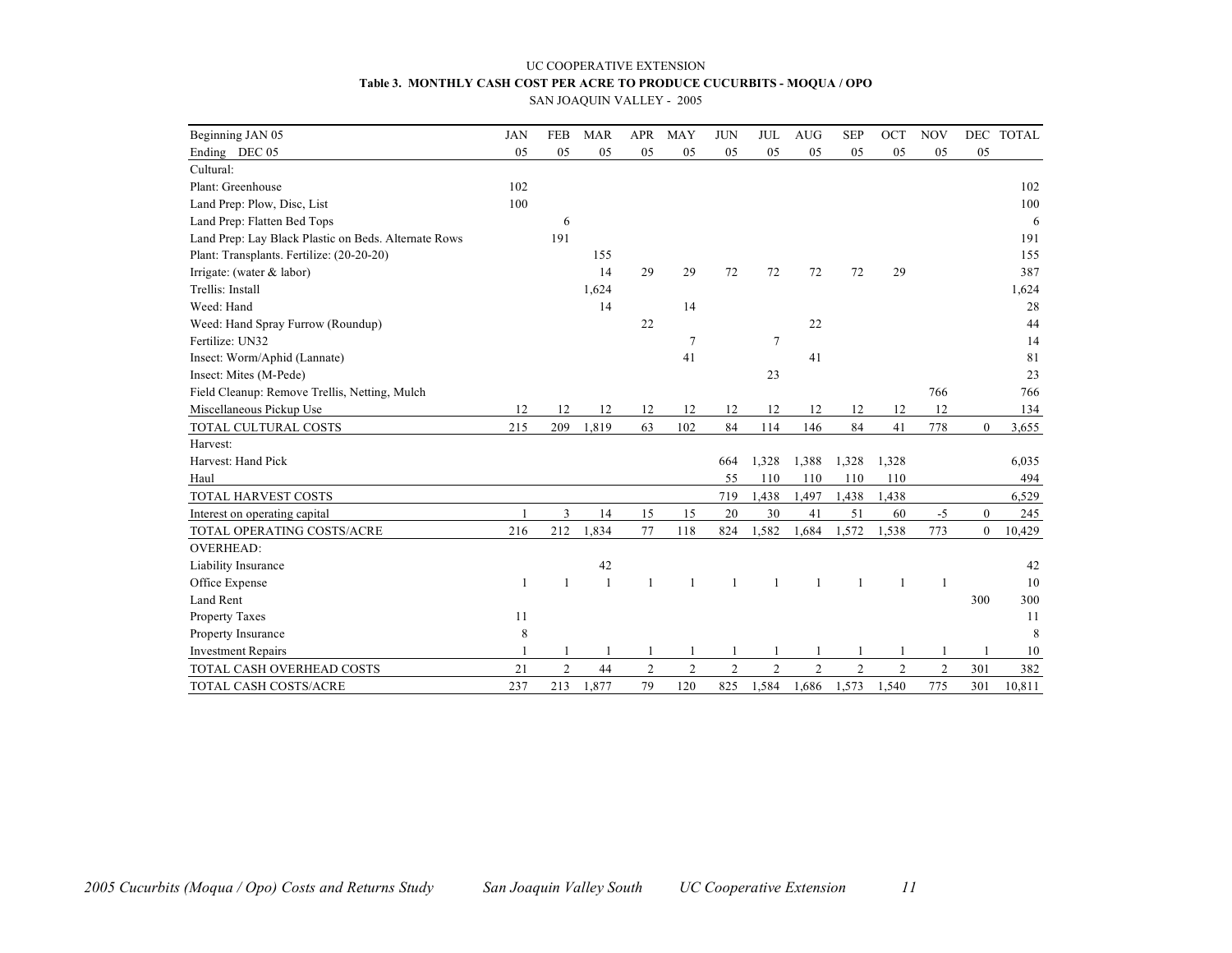#### UC COOPERATIVE EXTENSION **Table 4. RANGING ANALYSIS FOR CUCURBITS - MOQUA / OPO** SAN JOAQUIN VALLEY - 2005

|                                 |       |       |        | YIELD (40 lb boxes/acre) |        |        |        |
|---------------------------------|-------|-------|--------|--------------------------|--------|--------|--------|
|                                 | 750   | 1,000 | 1,250  | 1,500                    | 1,750  | 2,000  | 2,250  |
| <b>OPERATING COSTS/ACRE:</b>    |       |       |        |                          |        |        |        |
| Cultural Cost                   | 3,655 | 3,655 | 3,655  | 3,655                    | 3,655  | 3,655  | 3,655  |
| Harvest Cost (Pick & Haul)      | 3,992 | 5,261 | 6,529  | 7,798                    | 9,066  | 10,335 | 11,603 |
| Interest on operating capital   | 200   | 222   | 244    | 266                      | 288    | 310    | 332    |
| TOTAL OPERATING COSTS/ACRE      | 7,847 | 9,138 | 10,428 | 11,719                   | 13,009 | 14,300 | 15,590 |
| TOTAL OPERATING COSTS/box       | 10.46 | 9.14  | 8.34   | 7.81                     | 7.43   | 7.15   | 6.93   |
| <b>CASH OVERHEAD COSTS/ACRE</b> | 378   | 380   | 382    | 383                      | 385    | 386    | 387    |
| TOTAL CASH COSTS/ACRE           | 8,225 | 9,518 | 10,810 | 12,102                   | 13,394 | 14,686 | 15,977 |
| TOTAL CASH COSTS/box            | 10.97 | 9.52  | 8.65   | 8.07                     | 7.65   | 7.34   | 7.10   |
| NON-CASH OVERHEAD COSTS/ACRE    | 253   | 273   | 292    | 311                      | 329    | 347    | 364    |
| TOTAL COSTS/ACRE                | 8,478 | 9,791 | 11,102 | 12,413                   | 13,723 | 15,033 | 16,341 |
| TOTAL COSTS/box                 | 11.30 | 9.79  | 8.88   | 8.28                     | 7.84   | 7.52   | 7.26   |

### COSTS PER ACRE AT VARYING YIELD TO PRODUCE CUCURBITS

#### NET RETURNS PER ACRE ABOVE OPERATING COSTS

| <b>PRICE</b>                 |          |          | YIELD (40 lb boxes/acre) |          |          |          |          |
|------------------------------|----------|----------|--------------------------|----------|----------|----------|----------|
| $\frac{\delta}{\cos \theta}$ | 750      | 1,000    | 1.250                    | 1,500    | 1,750    | 2,000    | 2,250    |
| 6.00                         | $-3.347$ | $-3,138$ | $-2,928$                 | $-2,719$ | $-2,509$ | $-2.300$ | $-2,090$ |
| 7.00                         | $-2.597$ | $-2,138$ | $-1,678$                 | $-1,219$ | $-759$   | $-300$   | 160      |
| 8.00                         | $-1,847$ | $-1,138$ | $-428$                   | 281      | 991      | 1,700    | 2,410    |
| 9.00                         | $-1.097$ | $-138$   | 822                      | 1,781    | 2,741    | 3,700    | 4,660    |
| 10.00                        | $-347$   | 862      | 2,072                    | 3,281    | 4.491    | 5,700    | 6,910    |
| 11.00                        | 403      | 1,862    | 3,322                    | 4,781    | 6,241    | 7,700    | 9,160    |
| 12.00                        | 1,153    | 2,862    | 4,572                    | 6,281    | 7.991    | 9,700    | 11,410   |

#### NET RETURNS PER ACRE ABOVE CASH COSTS

| <b>PRICE</b>                  |          |          | YIELD (40 lb boxes/acre) |          |          |          |          |
|-------------------------------|----------|----------|--------------------------|----------|----------|----------|----------|
| $\frac{\text{S}}{\text{Dox}}$ | 750      | 1,000    | 1.250                    | 1,500    | 1,750    | 2,000    | 2,250    |
| 6.00                          | $-3,725$ | $-3.518$ | $-3.310$                 | $-3,102$ | $-2,894$ | $-2,686$ | $-2,477$ |
| 7.00                          | $-2,975$ | $-2,518$ | $-2,060$                 | $-1,602$ | $-1,144$ | $-686$   | $-227$   |
| 8.00                          | $-2,225$ | $-1,518$ | $-810$                   | $-102$   | 606      | 1,314    | 2,023    |
| 9.00                          | $-1,475$ | $-518$   | 440                      | 1,398    | 2,356    | 3,314    | 4,273    |
| 10.00                         | $-725$   | 482      | 1,690                    | 2,898    | 4,106    | 5,314    | 6,523    |
| 11.00                         | 25       | 1,482    | 2,940                    | 4,398    | 5,856    | 7,314    | 8,773    |
| 12.00                         | 775      | 2,482    | 4,190                    | 5,898    | 7,606    | 9,314    | 11,023   |

#### NET RETURNS PER ACRE ABOVE TOTAL COSTS

| <b>PRICE</b>                  |          |          | YIELD (40 lb boxes/acre) |          |          |          |          |
|-------------------------------|----------|----------|--------------------------|----------|----------|----------|----------|
| $\frac{\text{S}}{\text{box}}$ | 750      | 1,000    | 1,250                    | 1,500    | 1,750    | 2,000    | 2,250    |
| 6.00                          | $-3,978$ | $-3.791$ | $-3,602$                 | $-3,413$ | $-3,223$ | $-3,033$ | $-2,841$ |
| 7.00                          | $-3,228$ | $-2.791$ | $-2,352$                 | $-1,913$ | $-1,473$ | $-1,033$ | $-591$   |
| 8.00                          | $-2,478$ | $-1.791$ | $-1,102$                 | $-413$   | 277      | 967      | 1,659    |
| 9.00                          | $-1,728$ | $-791$   | 148                      | 1,087    | 2,027    | 2,967    | 3,909    |
| 10.00                         | $-978$   | 209      | 1,398                    | 2,587    | 3,777    | 4,967    | 6,159    |
| 11.00                         | $-228$   | 1,209    | 2,648                    | 4,087    | 5,527    | 6,967    | 8,409    |
| 12.00                         | 522      | 2,209    | 3,898                    | 5,587    | 7,277    | 8,967    | 10,659   |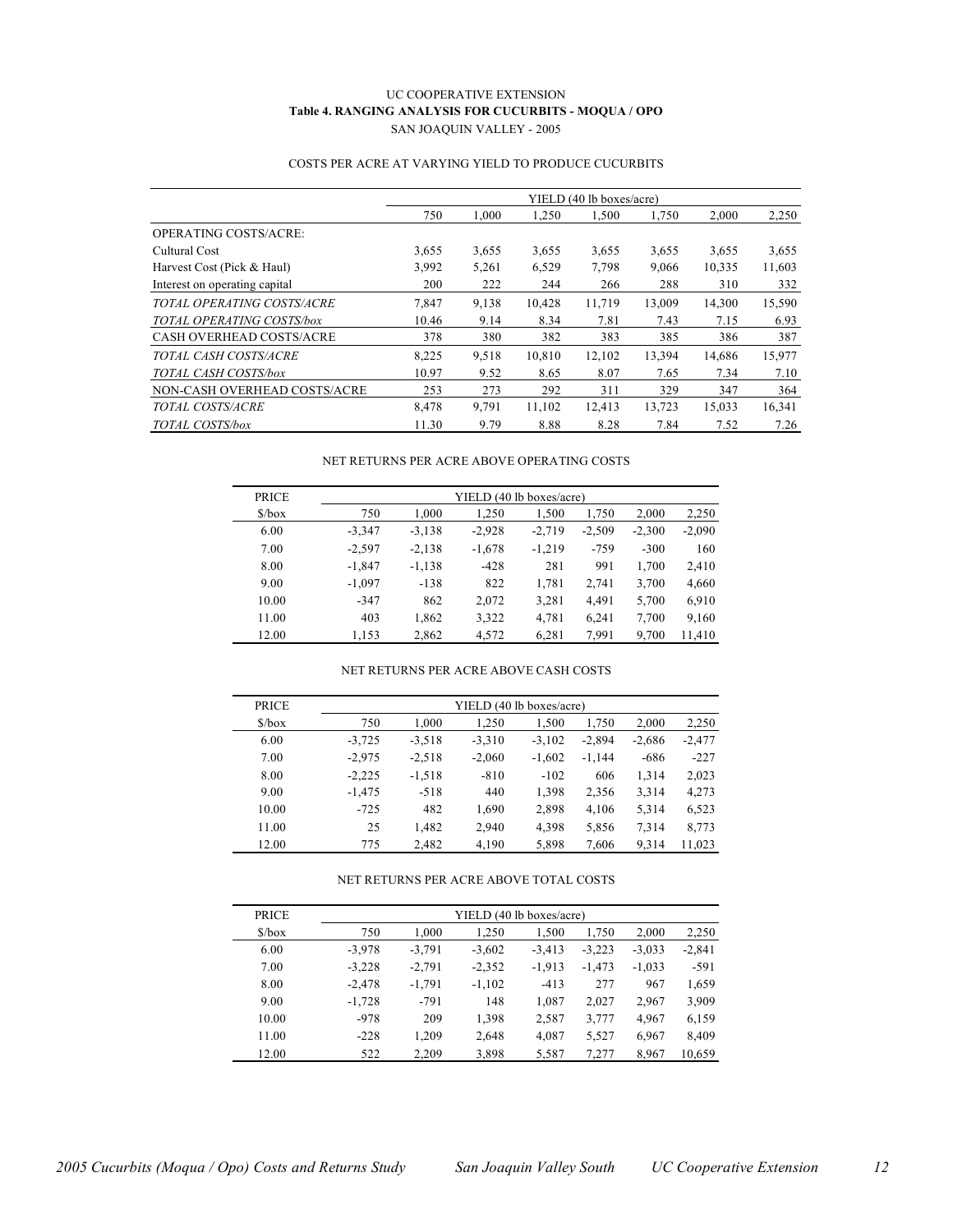#### UC COOPERATIVE EXTENSION **Table 5. WHOLE FARM ANNUAL EQUPMENT, INVESTMENT, AND BUSINESS OVERHEAD COSTS** SAN JOAQUIN VALLEY - 2005

#### ANNUAL EQUIPMENT COSTS

|     |                        |        |      |         |          | Cash Overhead |       |       |
|-----|------------------------|--------|------|---------|----------|---------------|-------|-------|
|     |                        |        | Yrs  | Salvage | Capital  | Insur-        |       |       |
| Yr  | Description            | Price  | Life | Value   | Recovery | ance          | Taxes | Total |
| 0.5 | 35HP 2WD Tractor       | 15,265 | 20   | 1.959   | 1,279    | 58            | 86    | 1,423 |
| 05  | Bed Shaper Pipe 9'     | 150    | 10   | 27      | 18       |               |       | 20    |
| 05  | Pickup 1/2 Ton         | 28,000 | 5    | 12,549  | 4,423    | 140           | 203   | 4,766 |
| 05  | Trailer $12x16$        | 4,500  | 20   | 235     | 386      | 16            | 24    | 426   |
|     | TOTAL                  | 47,915 |      | 14,770  | 6.107    | 215           | 313   | 6,635 |
|     | $60\%$ of New Cost $*$ | 28.749 |      | 8,862   | 3,664    | 129           | 188   | 3,981 |

\*Used to reflect a mix of new and used equipment

#### ANNUAL INVESTMENT COSTS

|                              |       |      |         |          | Cash Overhead |          |         |       |
|------------------------------|-------|------|---------|----------|---------------|----------|---------|-------|
|                              |       | Yrs  | Salvage | Capital  | lnsur-        |          |         |       |
| Description                  | Price | Life | Value   | Recovery | ance          | Taxes    | Repairs | Total |
| Irrigation Flat Pipe         | 455   |      |         | 248      |               | $\theta$ | 9       | 257   |
| Miscellaneous Field Tools    | 1,000 | ر    |         | 237      |               | $^{0}$   | 20      | 261   |
| Plastic Greenhouse 20' x 20' | 350   |      |         | 83       |               |          | 70      | 156   |
| <b>TOTAL INVESTMENT</b>      | .805  |      | 0       | 569      |               |          | 99      | 674   |

#### ANNUAL BUSINESS OVERHEAD COSTS

|                     | Units/ |      | Price/ | Total |
|---------------------|--------|------|--------|-------|
| Description         | Farm   | Unit | Unit   | Cost  |
| Land Rent           | 10     | acre | 300.00 | 3,000 |
| Liability Insurance | 10     | acre | 41.90  | 419   |
| Office Expense      | 10     | acre | 10.00  | 100   |

#### UC COOPERATIVE EXTENSION **Table 6. HOURLY EQUIPMENT COSTS**

SAN JOAQUIN VALLEY - 2005

|     |                    | Actual |          | Cash Overhead |       | Operating |           |       |           |
|-----|--------------------|--------|----------|---------------|-------|-----------|-----------|-------|-----------|
|     |                    | Hours  | Capital  | Insur-        |       |           | Fuel $\&$ | Total | Total     |
|     | Yr Description     | Used   | Recovery | ance          | Taxes | Repairs   | Lube      | Oper. | Costs/Hr. |
| 0.5 | 35HP 2WD Tractor   | 100    | 7.69     | 0.36          | 0.52  | 0.62      | 2.98      | 3.60  | 12.17     |
| 05  | Bed Shaper Pipe 9' | 10     | 1.14     | 0.04          | 0.05  | 0.01      | 0.00      | 0.01  | 1.24      |
| 05  | Pickup 1/2 Ton     | 307    | 8.64     | .27           | .40   | 2.08      | 9.82      | 11.90 | 21.21     |
| 05  | Trailer $12x16$    | 150    | 1.55     | .07           | .09   | 0.66      | 0.00      | 0.66  | 2.37      |